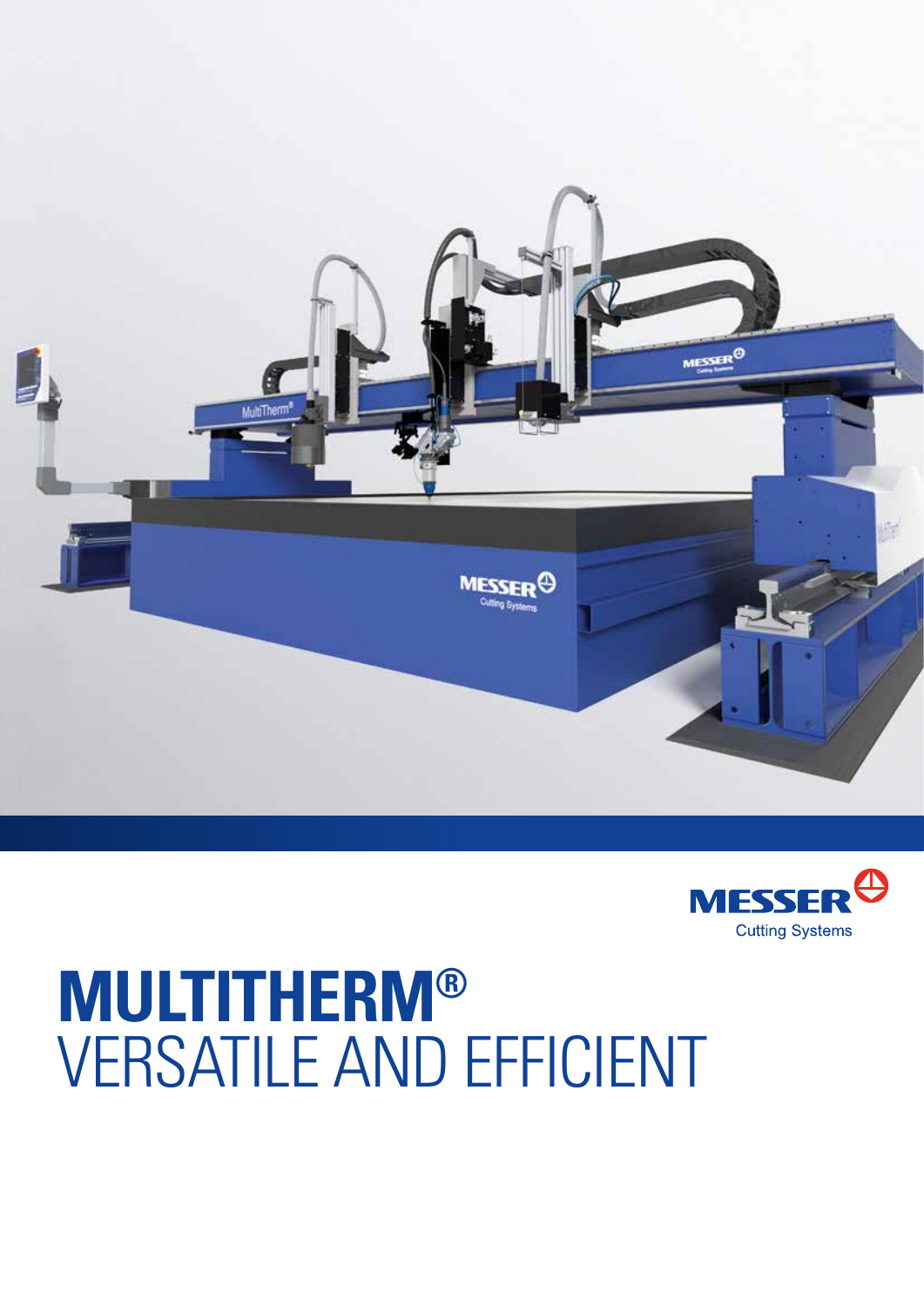## **MULTITHERM®**  VERSATILE AND EFFICIENT WHERE ONLY TOP QUALITY AND PRODUCTIVITY WILL SUFFICE



**The modern CNC control Global Control can travel on the machine or be free-standing.**



**Plasma bevel cuts can be made quickly and easily with the Skew Delta.**



**Fibre laser cutting head for precision bevel and vertical cuts.** 



**Stylus marker OmniScript: Engraves characters, line** the part quickly and perm

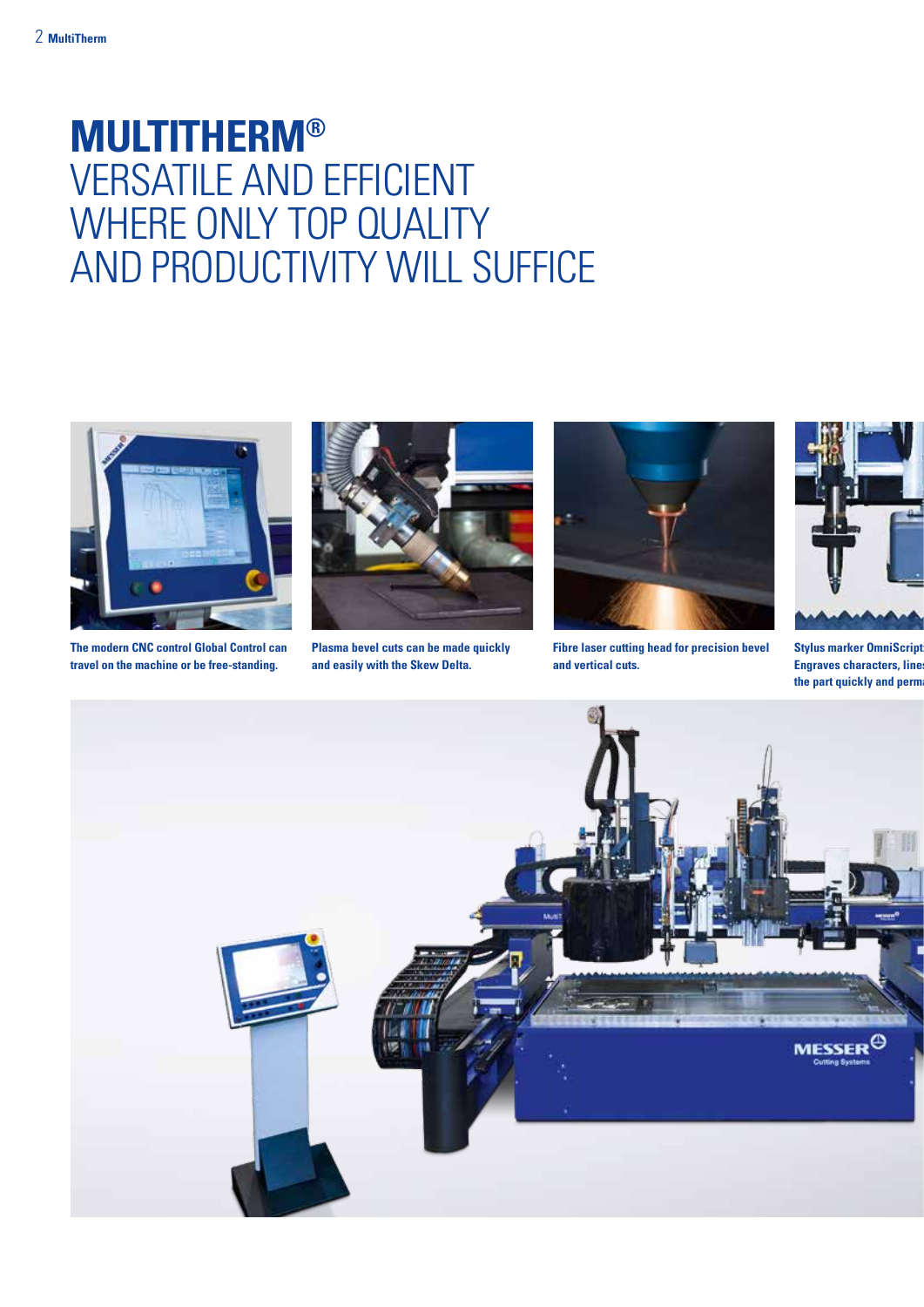

**Stylus marker OmniScript: Example in the points onto** anently.



**The drill with multiple tool changer produces accurate holes and even taps threads.**



## **Luftgefederte doppelseitige Längsantriebe gewähr- leisten hohe Produktivität und Genauigkeit LEICHTERTS MULTITHERM®**

- **Leistungsfähige Antriebe bieten Positionier- -** - High quality and performance
- Flexible application through a wide range of options
- Backlash-free pinion engagement ensures high productivity and accuracy
- Lightweight design for high cutting speeds and acceleration
- Fast torch lifters reduce unproductive positioning times
- Low maintenance design for long years of reliable performance
- Up to 6 torches for high productivity
- Combination of processes (e. g. laser, marking or even plasma for economical outer contours possible on one part)
- Messer Hole Technology for accurate inner contours
- Powerful drives allow positioning speeds up to 50 m/min
- Also available with heat shield for heavy plate cutting (up to 250 mm standard, 600 mm with special torches)
- User-friendly CNC control Global Control for quick and easy set-up

… and many more.